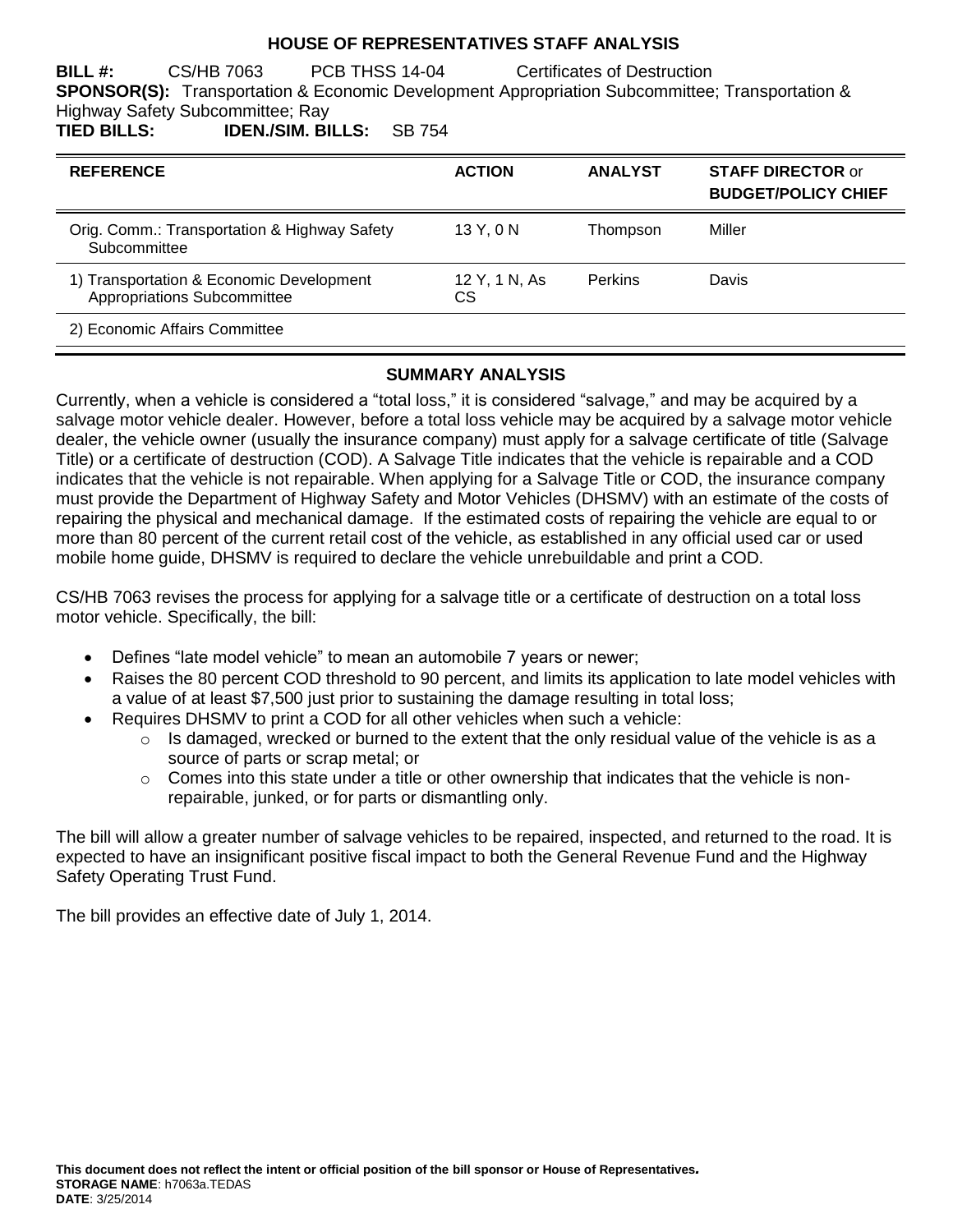### **FULL ANALYSIS**

### **I. SUBSTANTIVE ANALYSIS**

### A. EFFECT OF PROPOSED CHANGES:

#### **Present Situation**

#### Total Loss

Currently, Florida law defines a motor vehicle (vehicle or mobile home) as a 'total loss'<sup>1</sup> when:

- an insurance company pays the vehicle owner to replace the wrecked or damaged vehicle with one of like kind and quality or when an insurance company pays the vehicle owner upon the theft of the vehicle<sup>2</sup>; or
- an uninsured vehicle is wrecked or damaged and the cost, at the time of loss, of repairing or rebuilding the vehicle is 80 percent or more of the cost to the vehicle owner of replacing the wrecked or damaged vehicle with one of like kind and quality.<sup>3</sup>

However, the vehicle owner and the owner's insurance company may reach an agreement to repair, rather than replace, the vehicle. In this case, the vehicle is not considered a 'total loss,' unless the actual cost to repair the vehicle to the insurance company exceeds 100 percent of the cost of replacing the vehicle with one of like kind and quality. If the cost to repair does in fact exceed 100 percent of the replacement cost, the vehicle owner must request that DHSMV brand the vehicle's certificate of title with the words 'Total Loss Vehicle.'<sup>4</sup>

#### Salvage Titles

From a national perspective, the purpose of a salvage motor vehicle title is to indicate that a vehicle has been severely damaged or declared a total loss at some point in its history, and to provide a traceable record for such vehicles the titles to which have been surrendered. Before disposing of or selling a total loss vehicle, the owner or insurance company is usuallly required to apply for some type of a salvage motor vehicle title. In such cases, the certificate of title is submitted to the respective state's titling agency, and depending on the state and level of damages, the vehicle may be designated rebuildable or unrebuildable<sup>5</sup> and, thereby receive the appropriate title designation. If the vehicle is deemed rebuildable, some states, including Florida, allow it to be repaired, inspected, and ultimately returned to the road. If the vehicle is deemed unrebuildable, the vehicle must be destroyed or dismantled.

Typically, the insurance company has its own procedure for the disposition of rebuildable or unrebuildable total loss vehicles. In Florida, many insurance companies have an agreement with a motor vehicle auction company $^6$  to acquire, apply for title of, and sell, the vehicle. The auction company, in turn, charges a fee to the insurance company, for their services. Buyers at an auto auction

 $\overline{a}$ 

<sup>1</sup> s. 319.30(3)(a), F.S.

<sup>&</sup>lt;sup>2</sup> s. 319.30(3)(a)1.a., F.S.

s. 319.30(3)(a)1.b., F.S.

 $4 \text{ s. } 319.30(3)(a)(2)$ , F.S.

<sup>&</sup>lt;sup>5</sup> The American Association of Motor Vehicle Administrators, Best Practices for Title and Registration of Rebuilt and Specially Constructed Vehicles, November 2012, at page 3, defines a "non-repairable vehicle" as a motor vehicle that is damaged, destroyed, wrecked, burned or submerged in water to the extent that the only residual value of the vehicle is as a source of parts or scrap metal or identified by a jurisdiction or insurer that it is not rebuildable. Vehicles designated as non-repairable cannot be rebuilt for operation on public roads. The AAMVA defines a "rebuilt vehicle" as a motor vehicle that has been previously titled or registered, or both, that was incapable of operation or use on highways due to damage and that has been rebuilt to the original design of the vehicle by replacing major component parts with like make and model parts. Prior to being rebuilt, the vehicle may have been declared a total loss by an insurance company and branded salvage but does not extend to include unrepairable branded vehicles. On file with the House Transportation & Highway Safety Subcommittee.

 $6$  s. 320.27(1)(c)4., F.S., defines a "motor vehicle auction" as any person offering motor vehicles or recreational vehicles for sale to the highest bidder where buyers are licensed motor vehicle dealers. Such person shall not sell a vehicle to anyone other than a licensed motor vehicle dealer.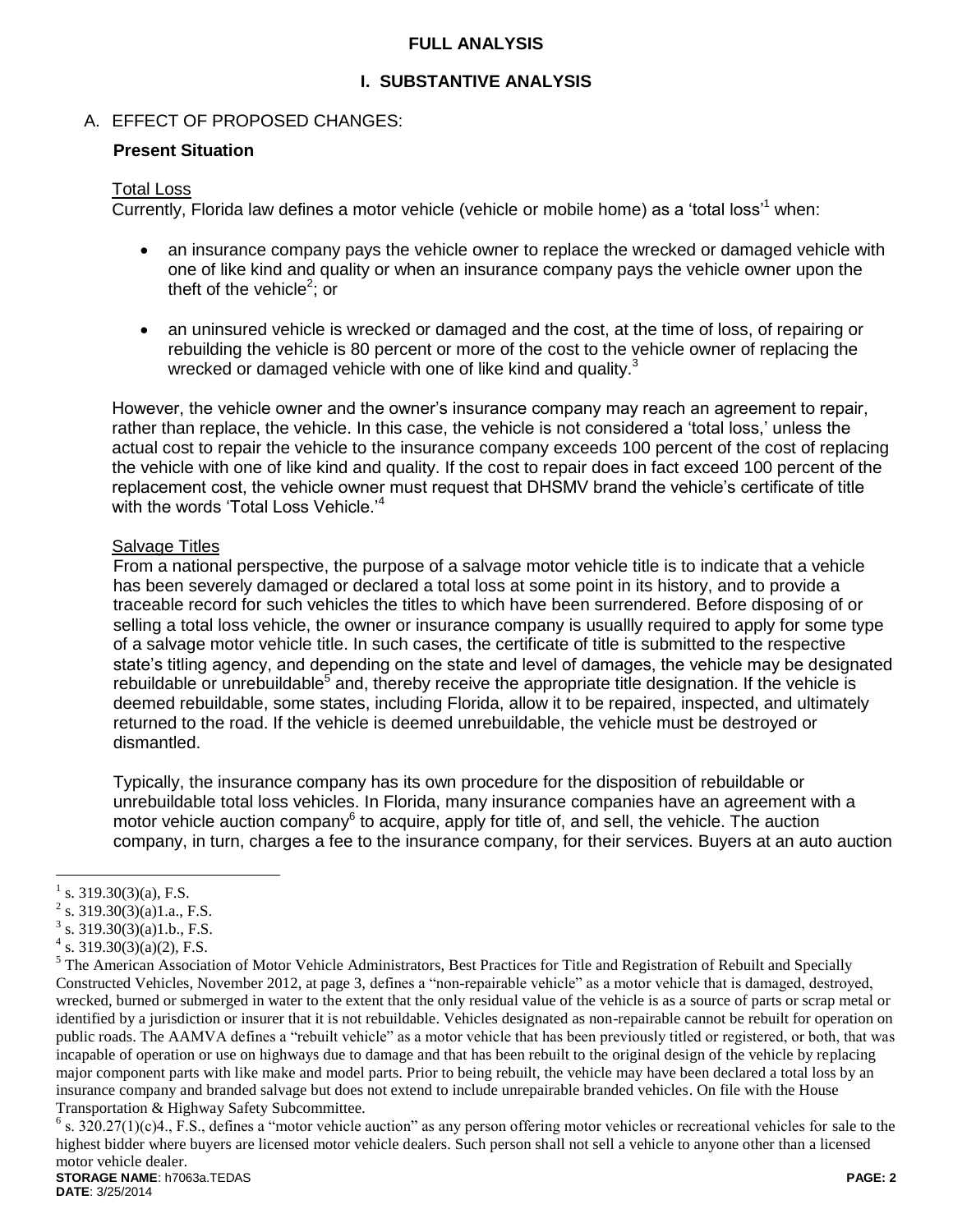must be licensed motor vehicle dealers,<sup>7</sup> and may include salvage motor vehicle dealers<sup>8</sup> who are defined in Florida law as, "any person who engages in the business of acquiring salvaged or wrecked motor vehicles for the purpose of reselling them and their parts." In Florida, most buyers of rebuildable vehicles are auto dealers, or exporters. Buyers of unrebuildable vehicles are primarily automobile dismantlers and recyclers.

In Florida, a rebuildable designation is called a Salvage Title, $9$  and an unrebuildable designation is called a COD.<sup>10</sup> Before a total loss vehicle may be acquired by a salvage motor vehicle dealer, the vehicle owner or insurance company must apply for a Salvage Title or a COD. Since 1989, Florida has utilized a percentage-based threshold to determine whether a total loss vehicle receives a Salvage Title or a COD.<sup>11</sup> When applying for a Salvage Title or COD, the insurance company must provide DHSMV with an estimate of the costs of repairing the physical and mechanical damage.<sup>12</sup> If the estimated costs of repairing the vehicle are equal to 80 percent or more of the current retail cost of the vehicle, as established in any official used car or used mobile home guide, DHSMV is required to declare the vehicle unrebuildable and print a COD.<sup>13</sup> The specific reason why that particular percentage threshold was originally established is unknown.

During the last five years, Florida has issued 171,742 Salvage Titles, compared to 822,778 CODs, or approximately 130,000 more CODs than Salvage Titles issued annually.<sup>14</sup> There is a \$2 fee for each Salvage Title, and a \$3 fee for each COD, both of which are deposited into the General Revenue Fund.<sup>15</sup>

#### Rebuilt Inspections

Before a salvage motor vehicle dealer resells a salvage motor vehicle, the salvage motor vehicle must go through a physical rebuilt inspection conducted by DHSMV.<sup>16</sup> The purpose of the rebuilt inspection is to assure the identity of the vehicle and all major component parts which have been repaired or replaced.<sup>17</sup> After the rebuilt inspection, DHSMV affixes a decal to the vehicle that identifies the vehicle as a rebuilt vehicle.<sup>18</sup>

There is a \$40 fee for the initial rebuilt inspection, which is deposited into the General Revenue Fund. If a subsequent inspection is required, there is a \$20 fee, which is deposited into the Highway Safety Operating Trust Fund.<sup>19</sup>

### Other States

A federal law governing the salvage title process uniformly across the country does not exist. The result is considerable variation in state salvage title laws, processes, and nomenclature.<sup>20</sup> The methods used

s. 17, chapter 89-333, Laws of Florida.

 $\overline{a}$ 

<sup>&</sup>lt;sup>7</sup> s. 320.27(1)(c), F.S., defines "motor vehicle dealer" as person engaged in the business of buying, selling, or dealing in motor vehicles or offering or displaying motor vehicles for sale at wholesale or retail, or who may service and repair motor vehicles pursuant to an agreement as defined in s. 320.60(1). Any person who buys, sells, or deals in three or more motor vehicles in any 12-month period or who offers or displays for sale three or more motor vehicles in any 12-month period shall be prima facie presumed to be engaged in such business.

 $8\,$  s. 320.27(1)(c)5., F.S.

 $9^9$  s. 319.30(1)(t), F.S.

 $^{10}$  s. 319.30(1)(a), F.S.

 $12$  s. 319.30(3)(b), F.S.

 $^{13}$  Id.

<sup>&</sup>lt;sup>14</sup> Information received from the Department of Highway Safety & Motor Vehicles (9/19/2013), on file with the Transportation & Highway Safety Subcommittee.

ss. 319.32(1), 713.78(11)(b), and 713.785(7)(b), F.S.

 $16$  s. 319.14(1)(b), F.S.

 $17$  Id.

 $^{18}$  Id.

 $19$  Regarding the \$20 re-inspection fee, according to DHSMV, "[t]he owner can continue to pay the fee until the vehicle passes inspection. Multiple (3 or more) inspections are exceedingly rare." Email on file with the Transportation & Highway Safety Subcommittee.<br> $^{20}$  National Con

National Conference of Commissioners on Uniform State Laws website at

**STORAGE NAME**: h7063a.TEDAS **PAGE: 3** <http://www.uniformlaws.org/ActSummary.aspx?title=Certificate%20of%20Title%20Act> (Last viewed 1/17/14).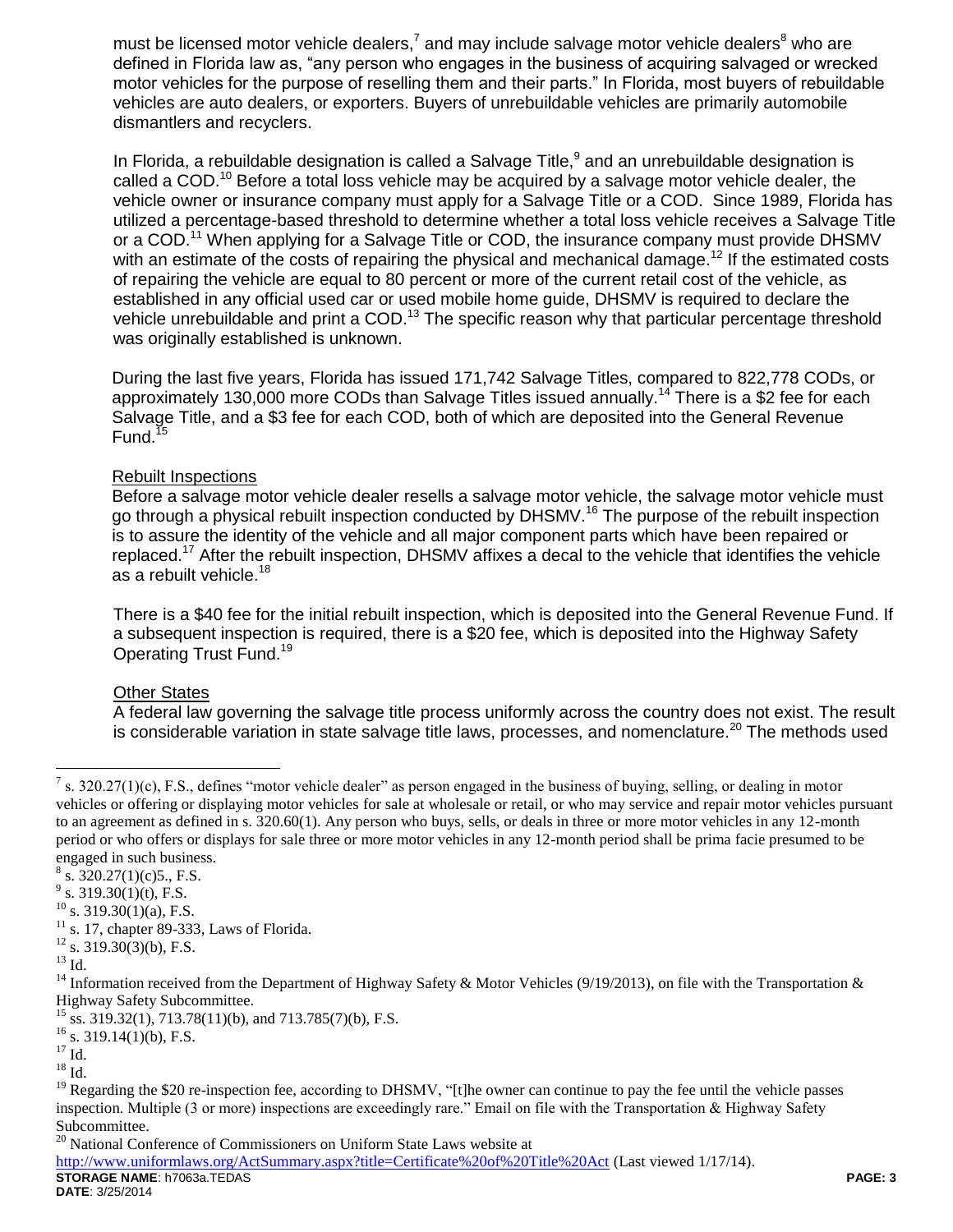to determine whether or not a vehicle is unrebuildable also vary, but similar to total loss methods, tend to be damage or theft driven. Such methods tend to be based on "non-repairable" criteria and include a narrative definition, or a value-based criteria and include a specific damage-to-value threshold.

According to a review of other states' motor vehicle titling regulations, approximately 27 states do not provide a specific level of damage that would prevent the most heavily damaged vehicles from being rebuilt and retitled, 19 states provide some form of a narrative definition describing a level of damage, and three states, including Florida, provide a specific percentage-based threshold that requires a vehicle to be declared unrebuildable if the estimate of damages is equal to or greater than the respective percentage threshold. Florida,<sup>21</sup> Michigan,<sup>22</sup> and Virginia<sup>23</sup> each provide a specific percentage-based threshold to determine whether a salvage motor vehicle is designated as unrebuildable. Florida sets its damage threshold at 80 percent, Michigan is 91 percent, and Virginia is 90 percent. The one remaining state, Connecticut, provides a narrative definition, but provides that if a specific number of major component parts are damaged, the vehicle may not be driven. $^{24}$ 

### **Proposed Changes**

The bill defines a "late model vehicle" to mean an automobile 7 years or newer. The bill raises the 80 percent repair-to-value COD threshold to 90 percent, and limits its application to late model vehicles with a value of at least \$7,500 just prior to sustaining the damage resulting in total loss. The bill creates a new valuation standard where all other vehicles which are a total loss would be designated unrebuildable by DHSMV and issued a COD if the vehicle:

- Is damaged, wrecked or burned to the extent that the only residual value of the vehicle is as a source of parts or scrap metal; or
- Comes into this state under a title or other ownership that indicates that the vehicle is nonrepairable, junked, or for parts or dismantling only.

The changes in the bill will result in more salvage titles being issued than under current law, thus allowing for the potential of those vehicles to be rebuilt, sold and permitted back on the roads.

As a salvage motor vehicle that can ultimately be sold to repair and drive is generally valued higher than a salvage motor vehicle that must be destroyed and only used for parts, this could result in a reduction in the overall number of vehicles that are given a COD and required to be destroyed.

### B. SECTION DIRECTORY:

Section 1: Amends s. 319.30, F.S., relating to salvage motor vehicles.

Section 2: Provides an effective date of July 1, 2014.

### **II. FISCAL ANALYSIS & ECONOMIC IMPACT STATEMENT**

### A. FISCAL IMPACT ON STATE GOVERNMENT:

1. Revenues:

See Fiscal Comments.

 $\overline{a}$ 

 $21$  s. 319.30(3)(b), F.S.

<sup>&</sup>lt;sup>22</sup> s. 257.217C(2)(b)(i), M.V.C.

 $23$  s. 46.2-1600, V.S.C.

**STORAGE NAME**: h7063a.TEDAS **PAGE: 4**  $24$  s. 14-16C(2)(A), C.S., requires the insurer to stamp the word "SALVAGE" in one-inch-high letters not to exceed three inches in length on the certificate of title except that if the insurance company determines that such motor vehicle has ten or more major component parts which are damaged beyond repair and must be replaced, the insurer taking possession of such motor vehicle shall stamp the words "SALVAGE PARTS ONLY" in one-inch-high letters not to exceed three inches in length on the motor vehicle's certificate of title and shall return such certificate to such person, firm or corporation.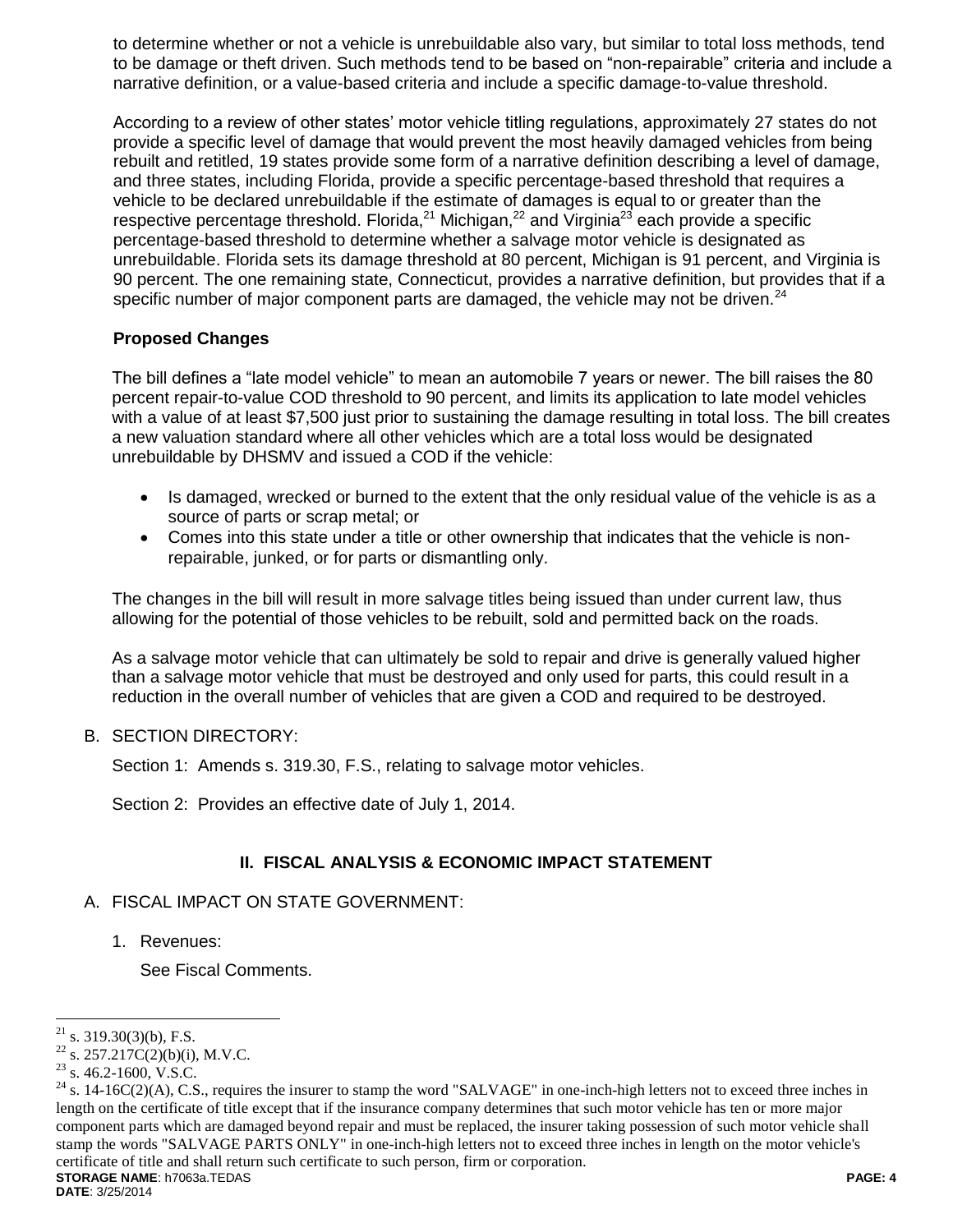2. Expenditures:

See Fiscal Comments.

# B. FISCAL IMPACT ON LOCAL GOVERNMENTS:

1. Revenues:

None.

2. Expenditures:

None.

### C. DIRECT ECONOMIC IMPACT ON PRIVATE SECTOR:

Because of a lack of data, the private sector impacts cannot be accurately quantified. Allowing a greater number of salvage motor vehicles to be issued a Salvage Title and repaired so that they may be resold as rebuilt vehicles and returned to the road, will likely have a positive fiscal impact on insurance companies, the insurance salvage automobile auction industry, auto dealers and exporters, and to individual motorists who may purchase such vehicles. Reducing the number of vehicles that are issued a COD and required to be destroyed will likely have a negative fiscal impact on the automotive recycling and parts industry.

### D. FISCAL COMMENTS:

The bill revises the process for applying for a Salvage Title or COD. A Salvage Title indicates that the vehicle is repairable and a COD indicates that the vehicle is not repairable. There is a \$2 fee for each Salvage Title and a \$3 fee for each COD, both of which are deposited into the General Revenue Fund.

Before a salvage motor vehicle dealer resells a salvage motor vehicle or its parts, the salvage motor vehicle must go through a physical rebuilt inspection conducted by DHSMV. The purpose of the rebuilt inspection is to assure the identity of the vehicle and all major component parts which have been repaired or replaced. After the rebuilt inspection, DHSMV affixes a decal to the vehicle that identifies the vehicle as a rebuilt vehicle. There is a \$40 fee for the initial rebuilt inspection, which is deposited into the General Revenue Fund. If a subsequent inspection is required, there is a \$20 fee, which is deposited into the Highway Safety Operating Trust Fund.

The effect of the proposed change is that a greater number of salvage vehicles will be able to be repaired to the extent that they may be resold as rebuilt vehicles and returned to the road. As a result, the amount of fees collected from the issuance of certificates of destruction may decrease, but the amount of fees collected from the issuance of salvage certificates of title may increase.

Additionally, because rebuilt vehicles must go through a rebuilt inspection process by DHSMV, the amount collected from rebuilt inspection fees may increase. As mentioned, the \$40 initial rebuilt inspection fee is deposited into the General Revenue Fund and the \$20 re-inspection fee is deposited in the Highway Safety Operating Trust Fund. The Revenue Estimating Conference (REC) met on March 7, 2014, and projected an insignificant positive fiscal impact on both the General Revenue Fund and on the Highway Safety Operating Trust Fund.

The 90 percent threshold for late model vehicles provision was added after the REC projected the fiscal impact of the bill. This provision appears, however, to simply lessen the projected increase in vehicles issued salvage titles. It is expected the bill will have an insignificant positive fiscal impact on both the General Revenue Fund and on the Highway Safety Operating Trust Fund.

### **III. COMMENTS**

## A. CONSTITUTIONAL ISSUES:

1. Applicability of Municipality/County Mandates Provision: